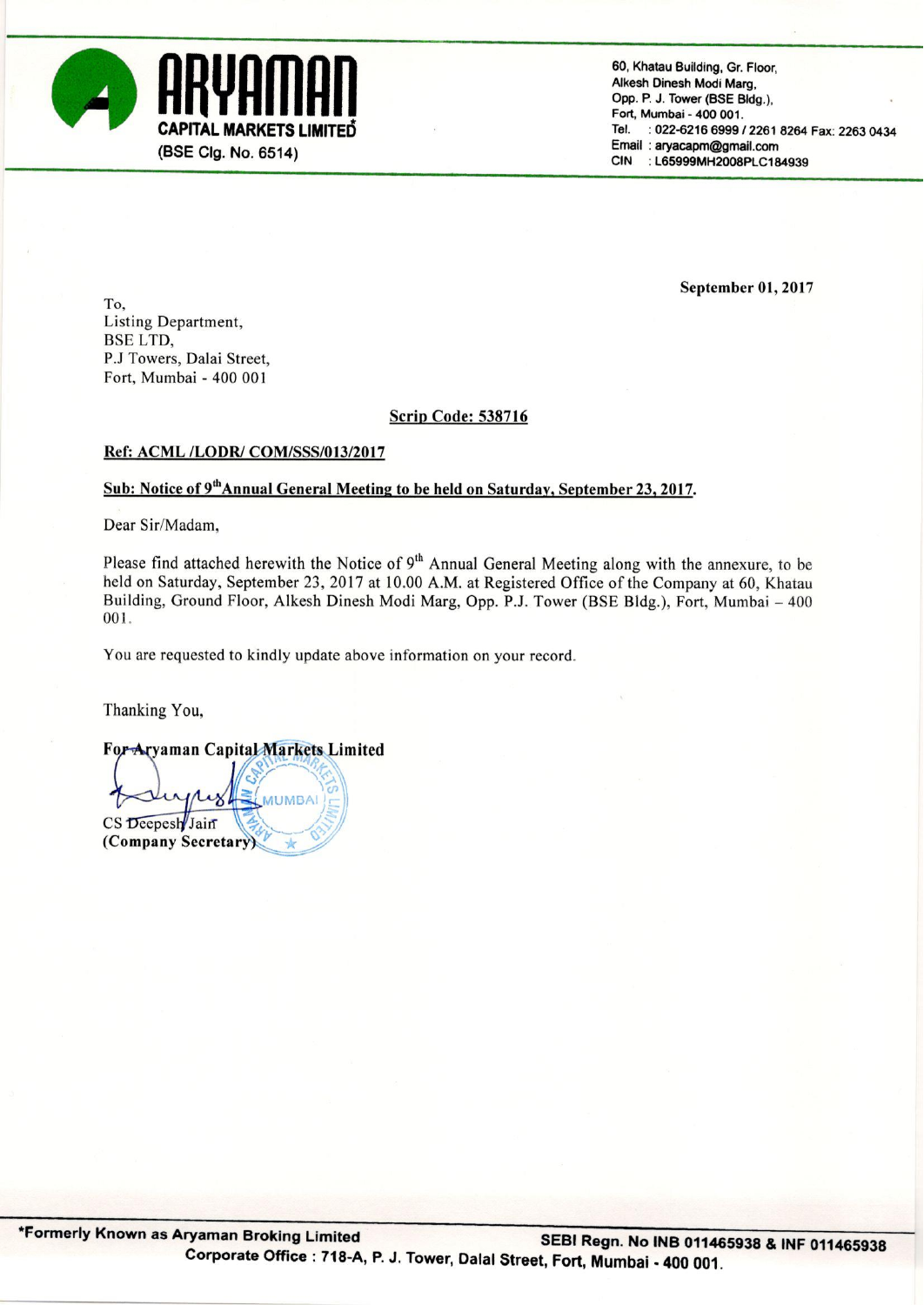

## **NOTICE**

**NOTICE** is hereby given that the **Ninth Annual General Meeting** of the Members of **Aryaman Capital Markets Limited** will be held on **Saturday, September 23, 2017** at **10:00 A.M.** at Registered Office of the Company at 60, Khatau Building, Ground Floor, Alkesh Dinesh Modi Marg, Opp. P.J. Tower (BSE Bldg.), Fort, Mumbai – 400 001 to transact the following business:

### **ORDINARY BUSINESS:**

- 1) To receive, consider and adopt the audited financial statements of the company for the financial year ended March 31, 2017and the Reports of the Board of Directors and Auditors thereon.
- 2) To appoint a Director in place of Mr. Shreyas Shah, (DIN: 01835575), who retires by rotation and being eligible, offers himself for re-appointment.

#### **3) Appointment of Statutory Auditors of the Company:**

*To consider and, if thought fit, to pass the following resolution as an Ordinary Resolution:*

**"RESOLVED THAT** pursuant to the provisions of Section 139 and other applicable provisions, if any, of the Companies Act, 2013 ("Act") and the Companies (Audit and Auditors) Rules, 2014, as amended from time to time, M/s V. N. Purohit & Co., Chartered Accountants (Firm Registration No. 304040E), be and are hereby appointed as Statutory Auditors of the Company in place of the retiring auditors M/s Thakur Vaidyanath Aiyar & Co., Chartered Accountants (Firm Registration No. 000038N), to hold office from the conclusion of this Annual General Meeting ("AGM") till the conclusion of the Fourteenth AGM to be held in the year 2022 (subject to ratification of their appointment at every AGM if so required under the Act), at such remuneration, as may be mutually agreed between the Board of Directors of the Company and the Auditors."

### **NOTES:**

- 1. Details of directors to be re-appointed have been annexed to this notice as 'Annexure  $A$ '.
- 2. This Notice is being to members of the Company as appearing in Register of Members.
- 3. **A MEMBER ENTITLED TO ATTEND AND VOTE AT ANNUAL GENERAL MEETING (AGM) IS ENTITLED TO APPOINT A PROXY TO ATTEND AND VOTE INSTEAD OF HIMSELF AND THE PROXY NEED NOT BE A MEMBER OF THE COMPANY. THE INSTRUMENT APPOINTING PROXY, IN ORDER TO BE EFFECTIVE, MUST BE DEPOSITED AT THE COMPANY'S CORPORATE OFFICE, DULY COMPLETED AND SIGNED, NOT LESS THAN FORTYEIGHT HOURS BEFORE THE COMMENCEMENT OF THE MEETING. PROXIES SUBMITTED ON BEHALF OF LIMITED COMPANIES, SOCIETIES, ETC., MUST BE SUPPORTED BY APPROPRIATE RESOLUTIONS / AUTHORITY, AS APPLICABLE. A PERSON CAN ACT AS PROXY ON BEHALF OF MEMBERS NOT EXCEEDING FIFTY (50) AND HOLDING IN THE AGGREGATE NOT MORE THAN 10% OF THE TOTAL SHARE CAPITAL OF THE COMPANY. IN CASE A PROXY IS PROPOSED TO BE APPOINTED BY A MEMBER HOLDING MORE THAN 10% OF TOTAL SHARE CAPITAL OF THE COMPANY CARRYING VOTING RIGHTS, THEN SUCH PROXY SHALL NOT ACT AS A PROXY FOR ANY OTHER PERSON OR SHAREHOLDER. THE BLANK PROXY FORM IS ENCLOSED.**
- 4. Members/Proxy holder/Authorized Representative are requested to bring duly filled Attendance Slip enclosed herewith along with their copy of the Notice to attend the Meeting.
- 5. Electronic copy of the Notice of the Annual General Meeting of the Company inter alia indicating the process and manner of e-voting alongwith the Attendance Slip and Proxy Form are being sent to all the members whose email IDs are registered with the Company / Depository Participant(s) for communication purposes unless any member has requested for a physical copy of the same. For members who have not registered their email address, physical copies of the aforesaid documents are being sent in the permitted mode.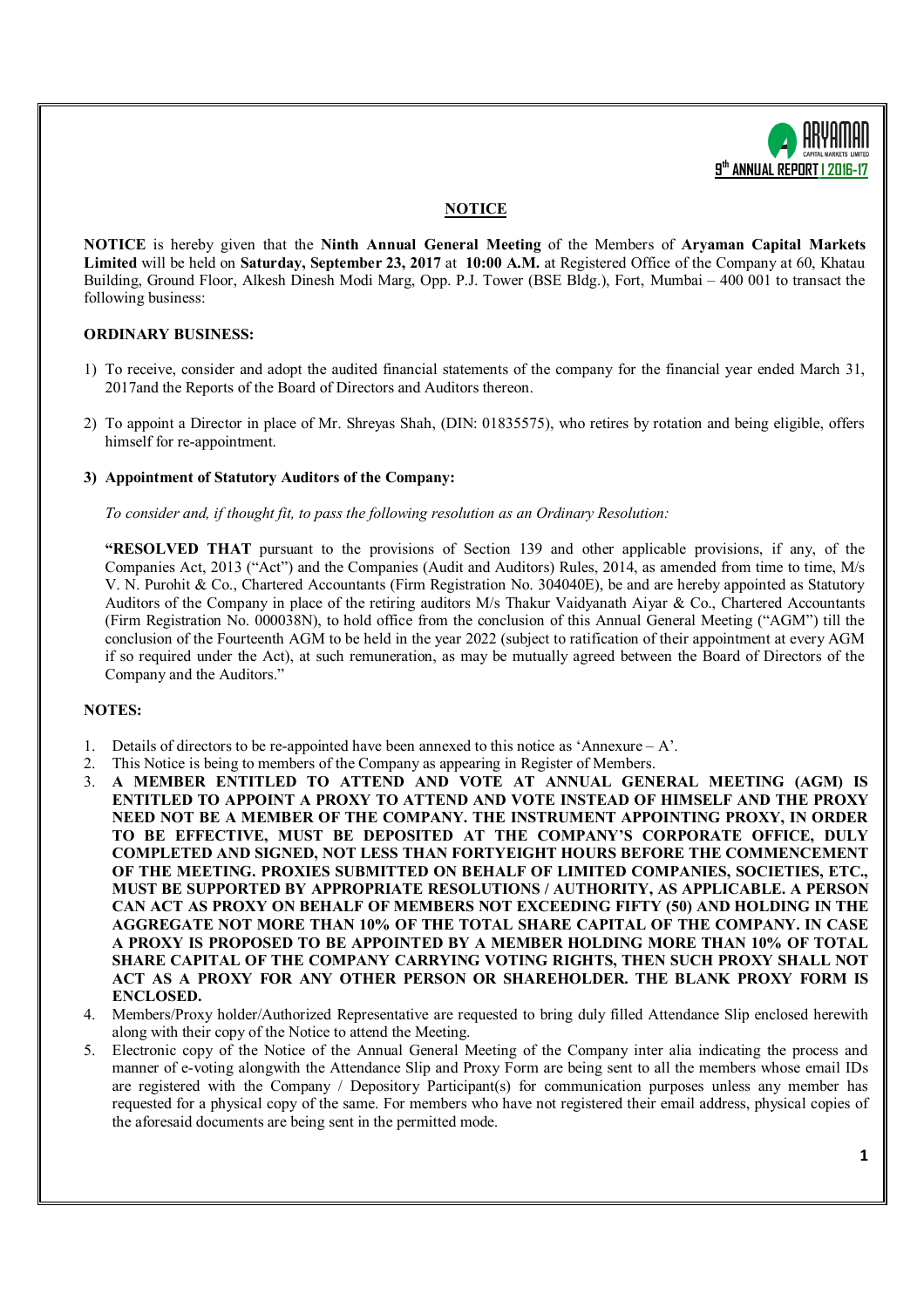

- 6. In case of joint holders attending the Meeting, the first holder as per the Register of Members of the Company will be entitled to vote.
- 7. Corporate Members are requested to send a duly certified copy of the Board Resolution authorizing their representative(s) to attend and vote on their behalf at the Meeting.
- 8. Relevant documents referred to in the Notice, statutory registers and will be available for inspection by the members at the Registered Office of the Company during normal business hours on working days. Members desiring to seek information with respect to the businesses in this notice are requested to send their queries at least Seven days before the date of the meeting so that the information can be made available at the meeting.
- 9. A route map showing directions to reach the venue of the meeting is given in this Notice.
- 10. Once the vote on a resolution is cast by the member, the member shall not allow to change it subsequently. Further, members who have casted their vote electronically shall not vote by way of poll, if held at the meeting. To provide an opportunity to vote at the meeting to the shareholders, who have not exercised the remote e-voting facility, shall be provided ballot papers before the commencement of the meeting. Any person who is not a member as on the cut-off date should treat this notice for information purpose only.
- 11. Member holding shares in electronic form are requested to intimate immediately any change in their address or bank mandates to their Depository Participants with whom they are maintaining their Demat Accounts. Members holding shares in physical form are requested to advise any change in their address or bank mandates immediately to the Company / RTA viz. Bigshare Service Private Limited.
- 12. SEBI has mandated the submission of Permanent Account Number (PAN) by every participant in securities market. Members holding shares in electronic form, are therefore, and requested to submit their PAN to their Depository Participants with whom they maintain their Demat Accounts. Members holding shares in physical form and submit their PAN to the Company/ RTA viz. Bigshare Services Private Limited.
- 13. Members who have not registered their e-mail addresses so far are requested to register their e-mail address for receiving all communication including annual report, notices, circulars, etc. from the Company electronically.
- 14. The Register of Members and Share Transfer Books of the Company will remain closed from Saturday, September 16, 2017 to Saturday, September 23, 2017 (both days inclusive).

### 15. **Voting through electronic means**

- 1. In compliance with provisions of Section 108 of the Companies Act, 2013, Rule 20 of the Companies (Management and Administration) Rules, 2014 as amended by the Companies (Management and Administration) Amendment Rules, 2015 and Regulation 44 of the Securities and Exchange Board of India (Listing Obligations and Disclosure Requirements) Regulations 2015 (Listing Regulations), the Company is pleased to provide members facility to exercise their right to vote on resolutions proposed to be considered at Annual General Meeting by electronic means and the business may be transacted through e-Voting Services. The facility of casting the votes by the members using an electronic voting system from a place other than venue of the Extraordinary General Meeting ("remote evoting") will be provided by National Securities Depository Limited (NSDL).
- 2. The facility for voting through ballot paper shall be made available at the AGM and the members attending the meeting who have not cast their vote by remote e-voting shall be able to exercise their right at the meeting through ballot paper.
- 3. The members who have cast their vote by remote e-voting prior to the AGM may also attend the AGM but shall not be entitled to cast their vote again.
- 4. The remote e-voting period commences on **Tuesday, September 19, 2017 (9:00 a.m.)** and ends on **Friday, September 22, 2017 (5:00 p.m.)**. During this period members' of the Company, holding shares either in physical form or in dematerialized form, as on the cut-off date of **Saturday, September 16, 2017**, may cast their vote by remote e-voting. The remote e-voting module shall be disabled by NSDL for voting thereafter. Once the vote on a resolution is cast by the member, the member shall not be allowed to change it subsequently.

#### 5. **The process and manner for remote e-voting are as under:**

- A. In case a Member receives an email from NSDL [for members whose email IDs are registered with the Company/Depository Participants(s)] :
	- (i) Open email and open PDF file viz; "remote e-voting.pdf" with your Client ID or Folio No. as password. The said PDF file contains your user ID and password/PIN for remote e-voting. Please note that the password is an initial password.
	- (ii) Launch internet browser by typing the following URL: https://www.evoting.nsdl.com/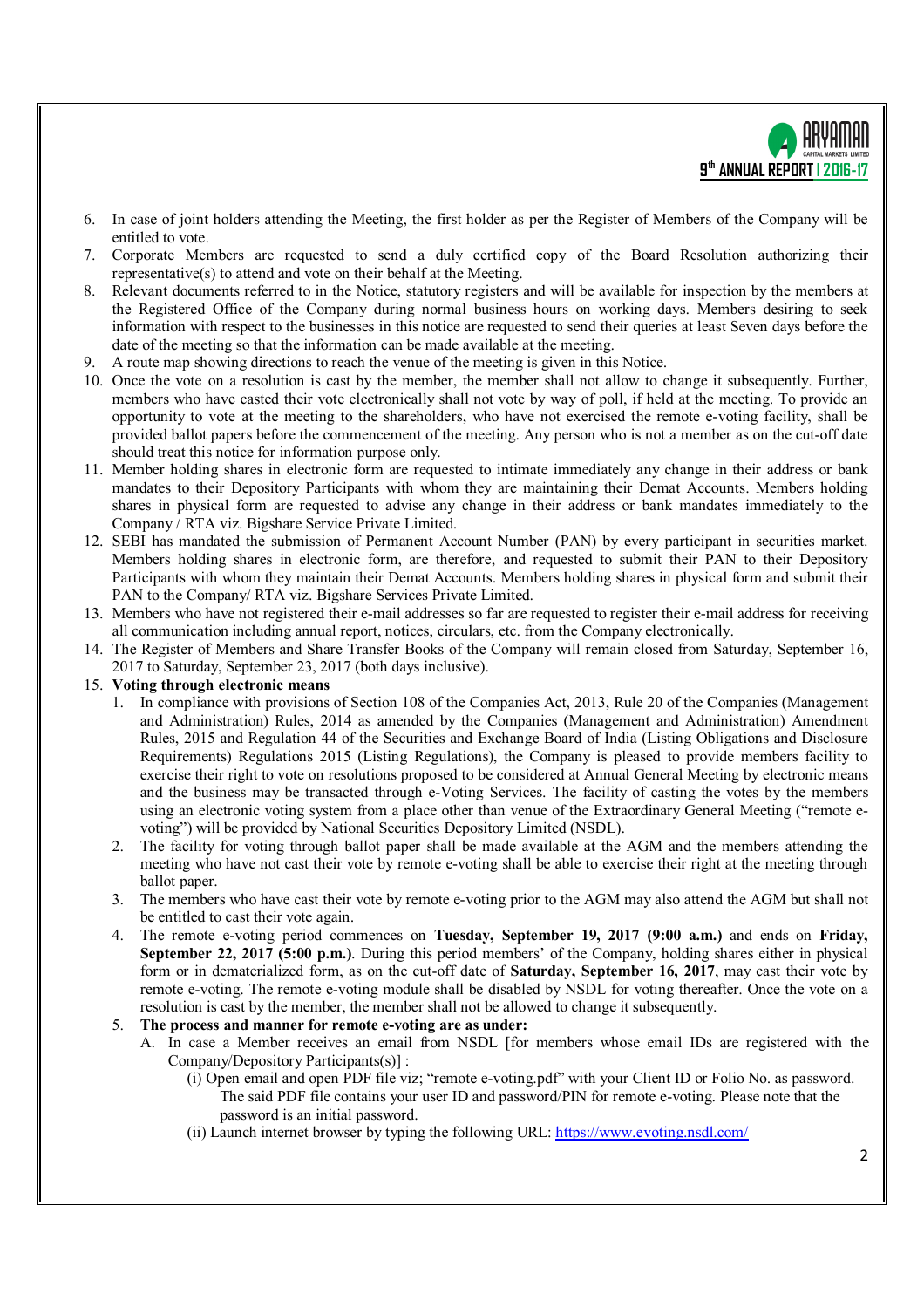

- (iii) Click on Shareholder Login
- (iv) Put user ID and password as initial password/PIN noted in step (i) above. Click Login.
- (v) Password change menu appears. Change the password/PIN with new password of your choice with minimum 8 digits/characters or combination thereof. Note new password. It is strongly recommended not to share your password with any other person and take utmost care to keep your password confidential.
- (vi) Home page of remote e-voting opens. Click on remote e-voting: Active Voting Cycles.
- (vii) Select "EVEN" of "Aryaman Capital Markets Limited".
- (viii) Now you are ready for remote e-voting as Cast Vote page opens.
- (ix) Cast your vote by selecting appropriate option and click on "Submit" and also "Confirm" when prompted.
- (x) Upon confirmation, the message "Vote cast successfully" will be displayed.
- (xi) Once you have voted on the resolution, you will not be allowed to modify your vote.
- (xii) Institutional shareholders (i.e. other than individuals, HUF, NRI etc.) are required to send scanned copy (PDF/JPG Format) of the relevant Board Resolution/ Authority letter etc. together with attested specimen signature of the duly authorized signatory(ies) who are authorized to vote, to the Scrutinizer through e-mail to jigar.gandhi@jngandco.in with a copy marked to evoting@nsdl.co.in
- B. In case a Member receives physical copy of the Notice of AGM [for members whose email IDs are not registered with the Company/Depository Participants(s) or requesting physical copy] :
	- (i) Initial password is provided as below/at the bottom of the Attendance Slip for the AGM :
	- **EVEN (Remote e-voting Event Number) USER ID PASSWORD/PIN**
	- (ii) Please follow all steps from Sl. No. (ii) to Sl. No. (xii) above, to cast vote.
- 6. In case of any queries, you may refer the Frequently Asked Questions (FAQs) for Members and remote e-voting user manual for Members available at the downloads section of www.evoting.nsdl.com or call on toll free no.: 1800- 222-990.
- 7. If you are already registered with NSDL for remote e-voting then you can use your existing user ID and password/PIN for casting your vote.
- 8. You can also update your mobile number and e-mail id in the user profile details of the folio which may be used for sending future communication(s).
- 9. The voting rights of members shall be in proportion to their shares of the paid up equity share capital of the Company as on the cut-off date of **Saturday, September 16, 2017**.
- 10. Any person, who acquires shares of the Company and become member of the Company after dispatch of the notice and holding shares as of the cut-off date i.e. **Saturday, September 16, 2017**, may obtain the login ID and password by sending a request at  $evoting(\partial n)$  nsdl.co.in.

However, if you are already registered with NSDL for remote e-voting then you can use your existing user ID and password for casting your vote. If you forgot your password, you can reset your password by using "Forgot User Details/Password" option available on www.evoting.nsdl.com or contact NSDL at the following toll free no.: 1800- 222-990.

- 11. A person, whose name is recorded in the register of members or in the register of beneficial owners maintained by the depositories as on the cut-off date only shall be entitled to avail the facility of remote e-voting as well as voting at the AGM through ballot paper.
- 12. Mr. Jigarkumar Gandhi, Practicing Company Secretary (Membership No. F7569) has been appointed for as the Scrutinizer for providing facility to the members of the Company to scrutinize the voting and remote e-voting process in a fair and transparent manner.
- 13. The Chairman shall, at the AGM, at the end of discussion on the resolutions on which voting is to be held, allow voting with the assistance of scrutinizer, by use of "Ballot Paper" for all those members who are present at the AGM but have not cast their votes by availing the remote e-voting facility.
- 14. The Scrutinizer shall after the conclusion of voting at the general meeting, will first count the votes cast at the meeting and thereafter unblock the votes cast through remote e-voting in the presence of at least two witnesses not in the employment of the Company and shall make, not later than three days of the conclusion of the AGM, a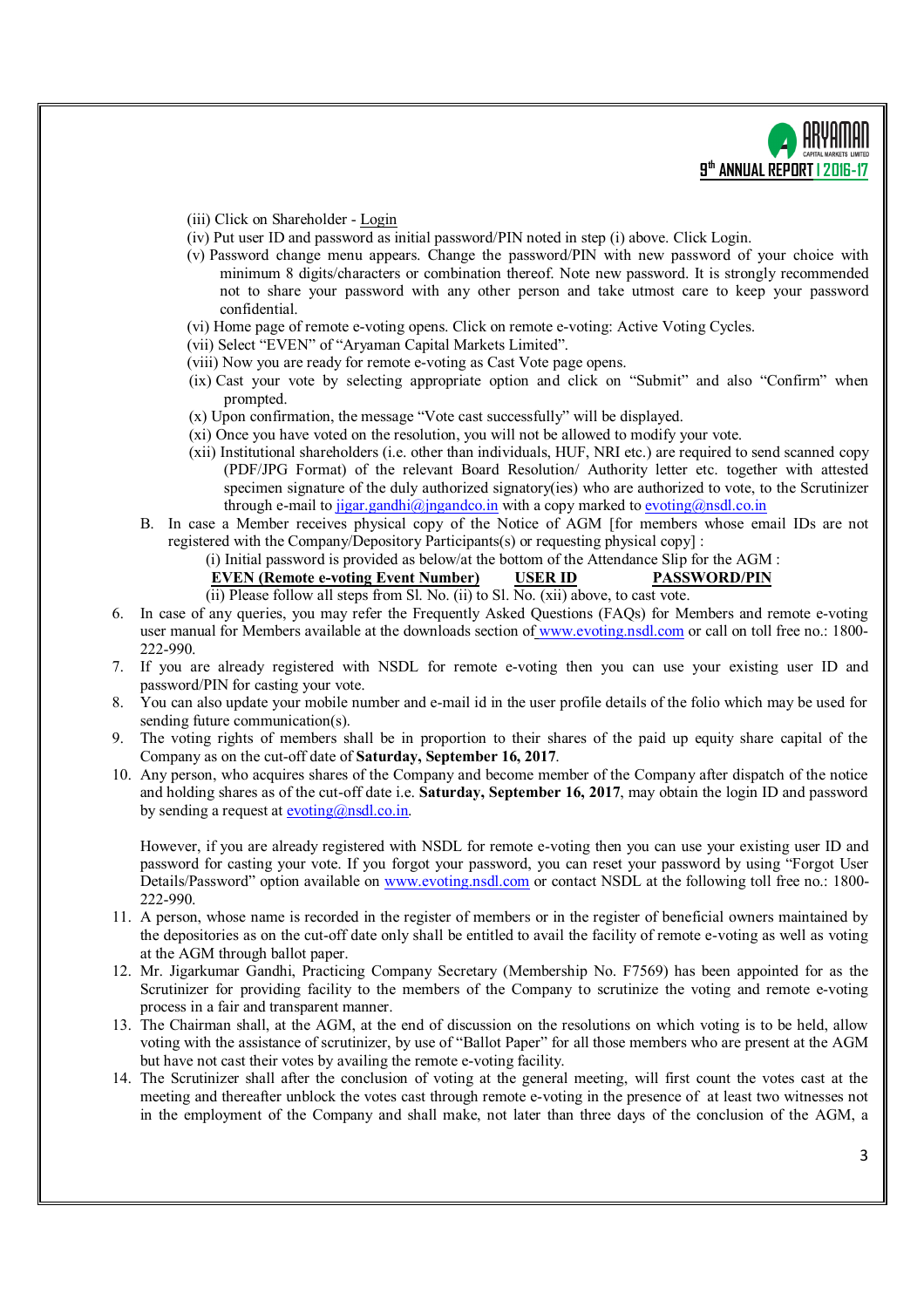

consolidated scrutinizer's report of the total votes cast in favour or against, if any, to the Chairman or a person authorized by him in writing, who shall countersign the same and declare the result of the voting forthwith.

15. The Results declared along with the report of the Scrutinizer shall be placed on the website of the Company http://afsl.co.in/Acml/investor.html and on the website of NSDL immediately after the declaration of result by the Chairman or a person authorized by him in writing. The results shall also be immediately forwarded to the BSE Limited, Mumbai.

16. **All queries relating to Share Transfer and allied subjects should be addressed to: Bigshare Services Private Limited 1st Floor, Bharat Tin Works Building, Opp. Vasant Oasis, Makwana Road, Marol, Andheri (East), Mumbai-400059**

#### **Registered Office:**

By Order Of The Board Of Directors **FOR ARYAMAN CAPITAL MARKETS LIMITED**

60, Khatau Building, Ground. Floor, Alkesh Dinesh Modi Marg, Fort, Mumbai – 400 001 **Tel** : 022 – 6216 6999 **Fax**: 022 – 2263 0434 **CIN**: L659999MH2008PLC184939 **Website:** http://www.afsl.co.in/Acml/ **Email:** aryacapm@gmail.com

Sd/- **Deepesh Jain** (Company Secretary) Mumbai, Monday, August 28, 2017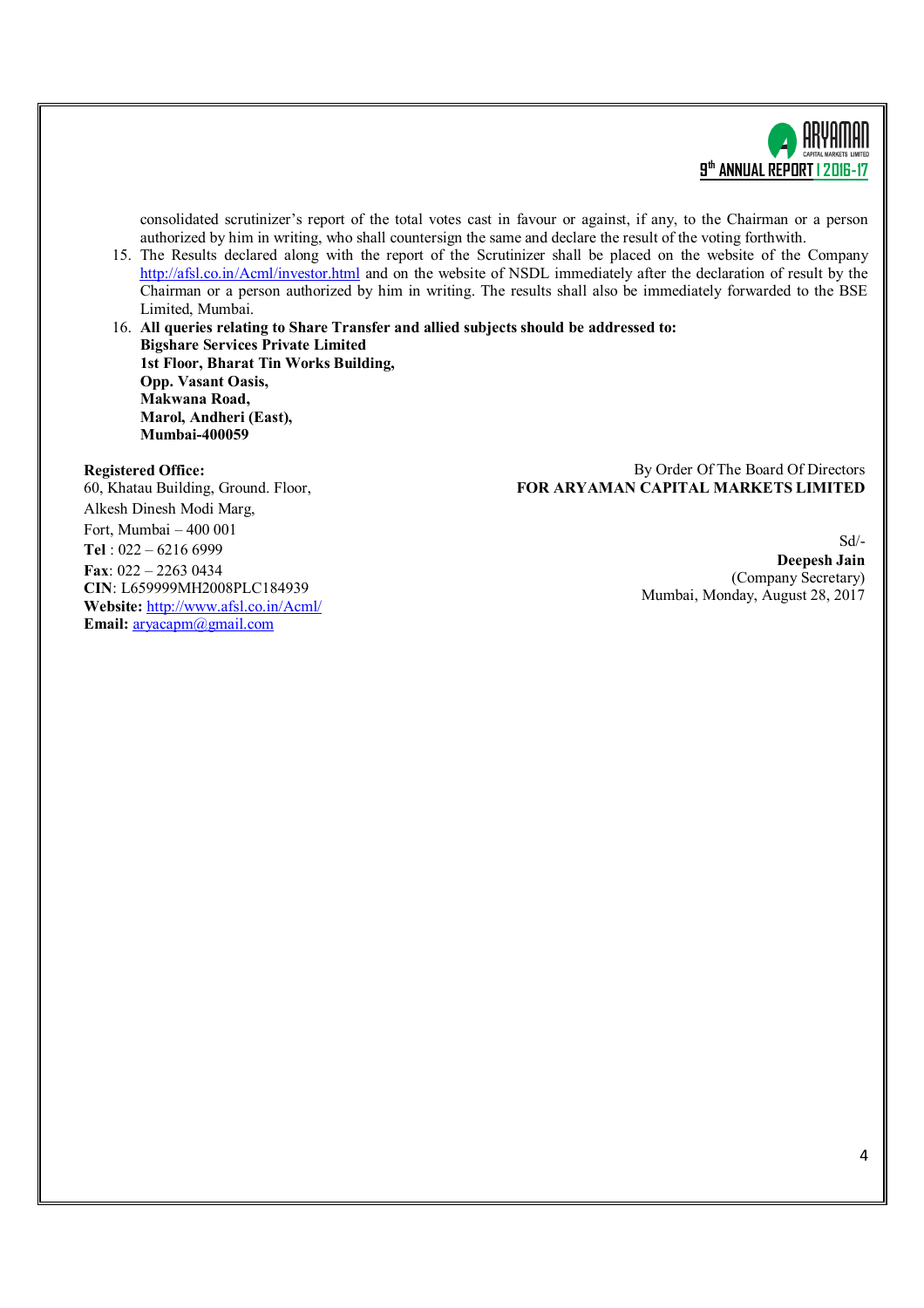